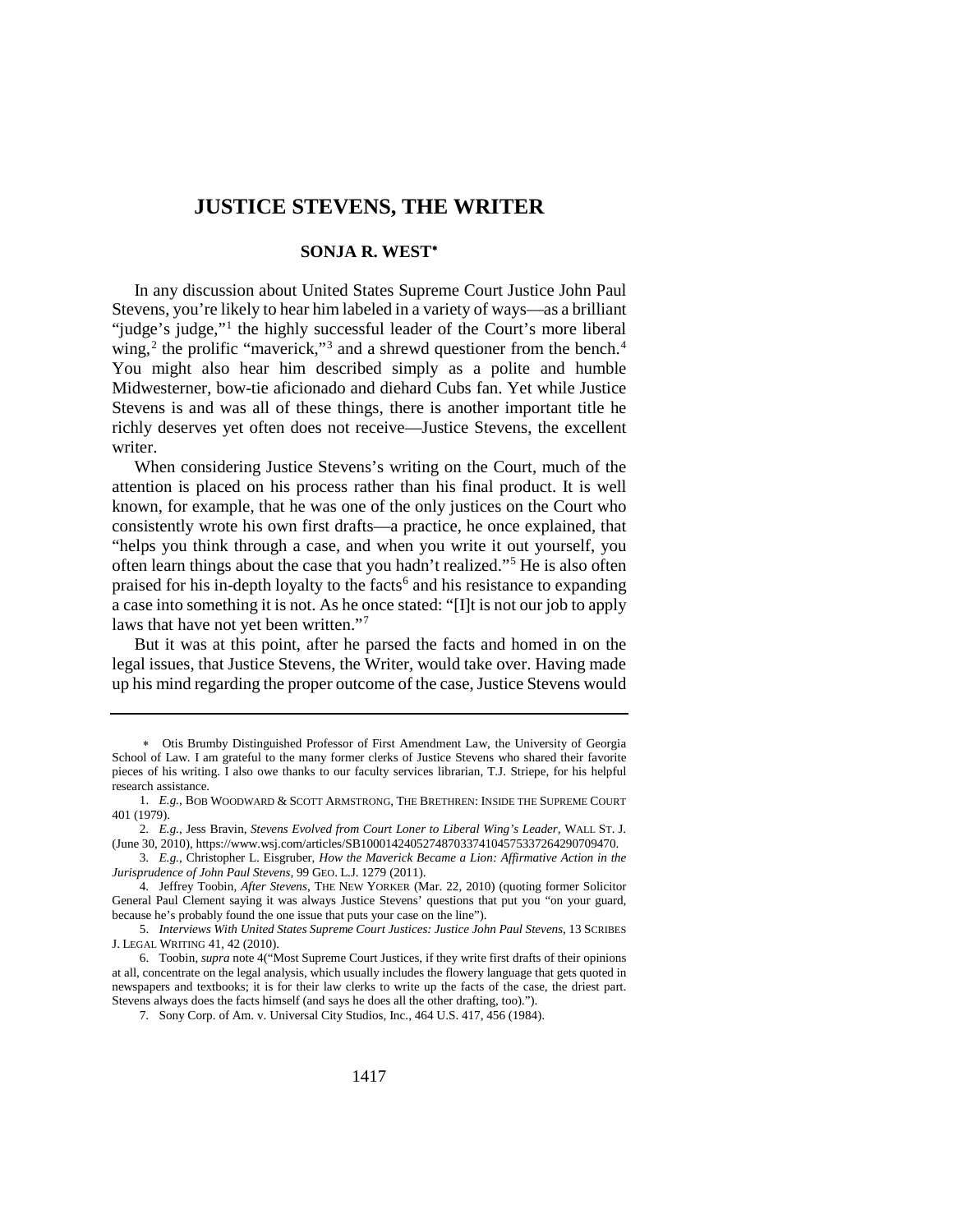masterfully employ the many implements of the writer's toolbox delightful turns of phrases, creative analogies, memorable word choices and impassioned moments of eloquence—to make his points. Luckily, thanks to his exceptionally long tenure on the Court<sup>[8](#page-1-0)</sup> and his propensity to author separate opinions, he left us with a treasure trove of his writings to enjoy.<sup>[9](#page-1-1)</sup>

In this essay, I strive to celebrate the unsung writing talents of Justice Stevens. This is by no means meant to be a serious linguistic study of his writings, nor is it an exhaustive overview. My goal, rather, is simply to highlight his skills as a wordsmith with some of the most memorable examples. What follows is a collection of snippets of Justice Stevens's writing drawn from my own reservoir of personal favorites and an informal survey of other former Stevens clerks.

## **HUMOR**

When asked to share favorite pieces of Justice Stevens's writing, many of his admirers first brought up the times when Justice Stevens was funny. Yes, that's right, funny. Of course, anytime someone brings up the subject of Supreme Court justices and humor, it generally requires a slight lowering of the bar for what counts as "funny." This is no doubt because the work of the Court as a whole is very serious. This sober backdrop is precisely why it can be so surprising whenever a justice inserts a moments of lightheartedness. And while the justices do occassionally crack jokes during oral argument,<sup>[10](#page-1-2)</sup> comedy is far less likely to appear in the Court's written decisions. Yet Justice Stevens would, on select occasions, employ humor in his written opinions. And he did so not just to make the reader grin, but often to emphasize the weakness or irrationality of the other side's arguments.

For example, in the 2007 case of *Morse v. Frederick*, the Court addressed the question of whether a public high school violated the free speech rights of one of its students when it suspended him for displaying a banner reading

<span id="page-1-0"></span><sup>8.</sup> Justice Stevens served on the Supreme Court for thirty-four years and six months, making him the third longest serving justice in the Court's history. *John Paul Stevens*, OYEZ (last visited Mar. 13, 2017), https://www.oyez.org/justices/john\_paul\_stevens. He was only three days shy of matching the second longest serving justice, Justice Stephen Field, and about two years short of the longest serving justice, his predecessor Justice William Douglas.

<span id="page-1-1"></span><sup>9.</sup> Justice Stevens is, of course, still writing. Since his retirement he has published two books and is reported to be working on a third (at the age of ninety-seven). This essay, however, focuses on the opinions he authored while serving on the Supreme Court.

<span id="page-1-2"></span><sup>10.</sup> *See* Ryan A. Malphurs, *"People Did Sometimes Stick Things in my Underwear" The Function of Laughter at the U.S. Supreme Court*, 10 COMM. L. REV. 48 (2010); Jay D. Wexler, *Laugh Track*, 9 GREEN BAG 2D 59 (2005).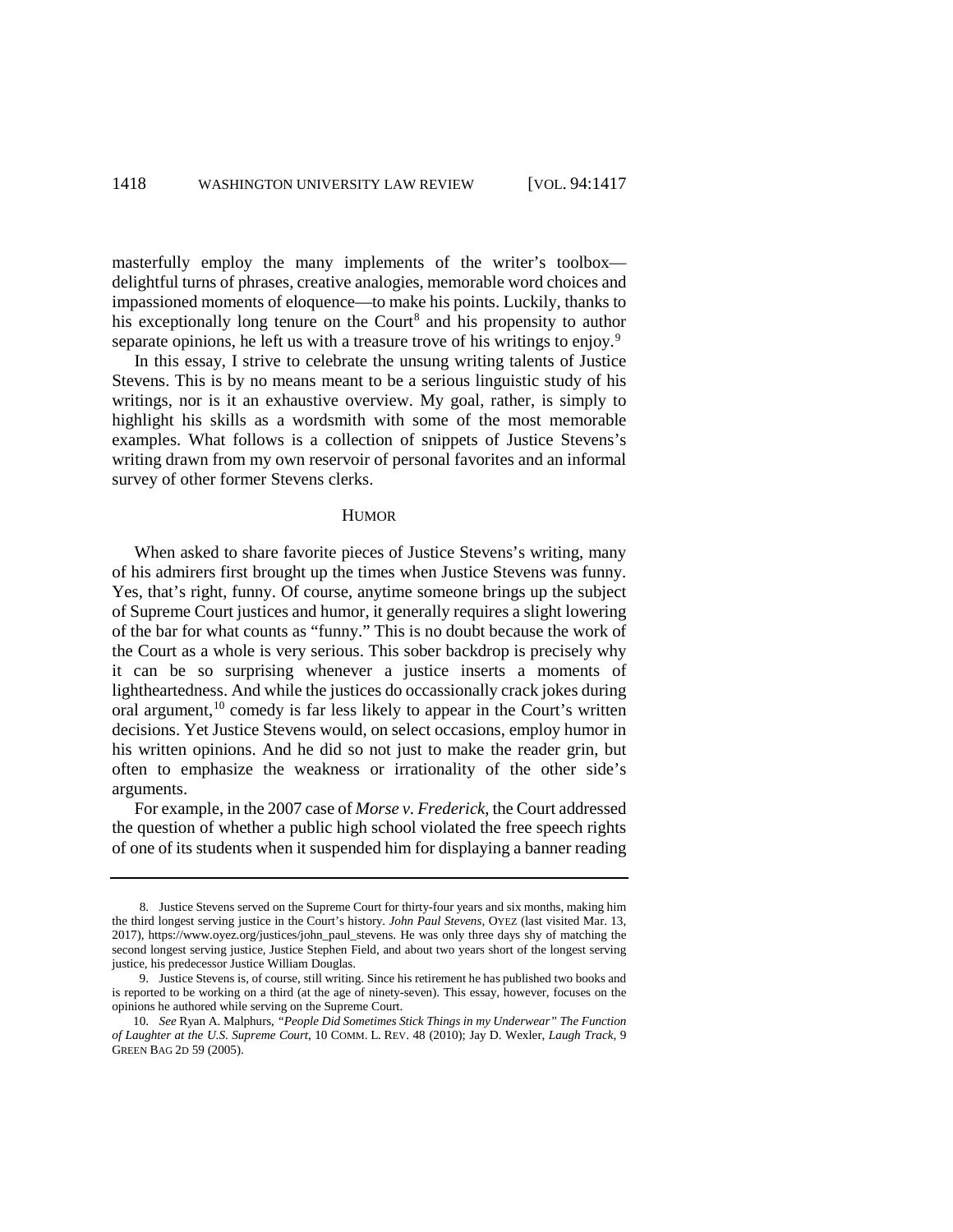"Bong Hits 4 Jesus" at a school-sanctioned event.<sup>11</sup> The majority concluded that there was no constitutional violation, holding that schools can regulate student speech when the student advocates illegal drug use.

Writing in dissent, Justice Stevens took issue with the Court's ruling, arguing that the majority was upholding a viewpoint-based regulation. But he also was not convinced that the student's cryptic message was actually advocating illegal drug use. He was further skeptical that any of his classmates would interpret the message that way and, if they did, that it would actually cause them to do drugs. To make his point, Justice Stevens used humor and repurposed the Court's most famous line regarding student speech rights<sup>[12](#page-2-1)</sup>:

Admittedly, some high school students (including those who use drugs) are dumb. Most students, however, do not shed their brains at the schoolhouse gate, and most students know dumb advocacy when they see it. The notion that the message on this banner would actually persuade either the average student or even the dumbest one to change his or her behavior is most implausible.<sup>[13](#page-2-2)</sup>

In another memorable example, Justice Stevens again turned to humor to expose what he viewed as the absurdity of the opposing position in the 1976 case of *Young v. American Mini Theaters, Inc.*. [14](#page-2-3) This case considered the constitutionality of city zoning ordinances that differentiated between movie theaters that showed "adult" films and those that did not. Writing for the Court, Justice Stevens held that the zoning ordinances did not violate the First Amendment, because they did not censor such films but simply placed limitations on where they may be shown. He further noted that while political speech went to the core of our freedom of speech, "few of us would march our sons and daughters off to war to preserve the citizen's right to see 'Specified Sexual Activities' exhibited in the theaters of our choice."[15](#page-2-4) 

In other cases, he appeared to be relying on his own personal experience to frame the joke, such as his dissent in *FCC v. Fox Television Stations, Inc.*, when he noted: "As any golfer who has watched his partner shank a short approach knows, it would be absurd to accept the suggestion that the resulting four-letter word uttered on the golf course describes sex or

<sup>11.</sup> 551 U.S. 393, 397 (2007).

<span id="page-2-4"></span><span id="page-2-3"></span><span id="page-2-2"></span><span id="page-2-1"></span><span id="page-2-0"></span><sup>12.</sup> *See* Tinker v. Des Moines Indep. Cmty. Sch. Dist., 393 U.S. 503, 506 (1969) ("It can hardly be argued that either students or teachers shed their constitutional rights to freedom of speech or expression at the schoolhouse gate.").

<sup>13.</sup> *Morse*, 551 U.S. at 444 (Stevens, J., dissenting).

<sup>14.</sup> 427 U.S. 50, 70 (1976).

<sup>15.</sup> *Id.*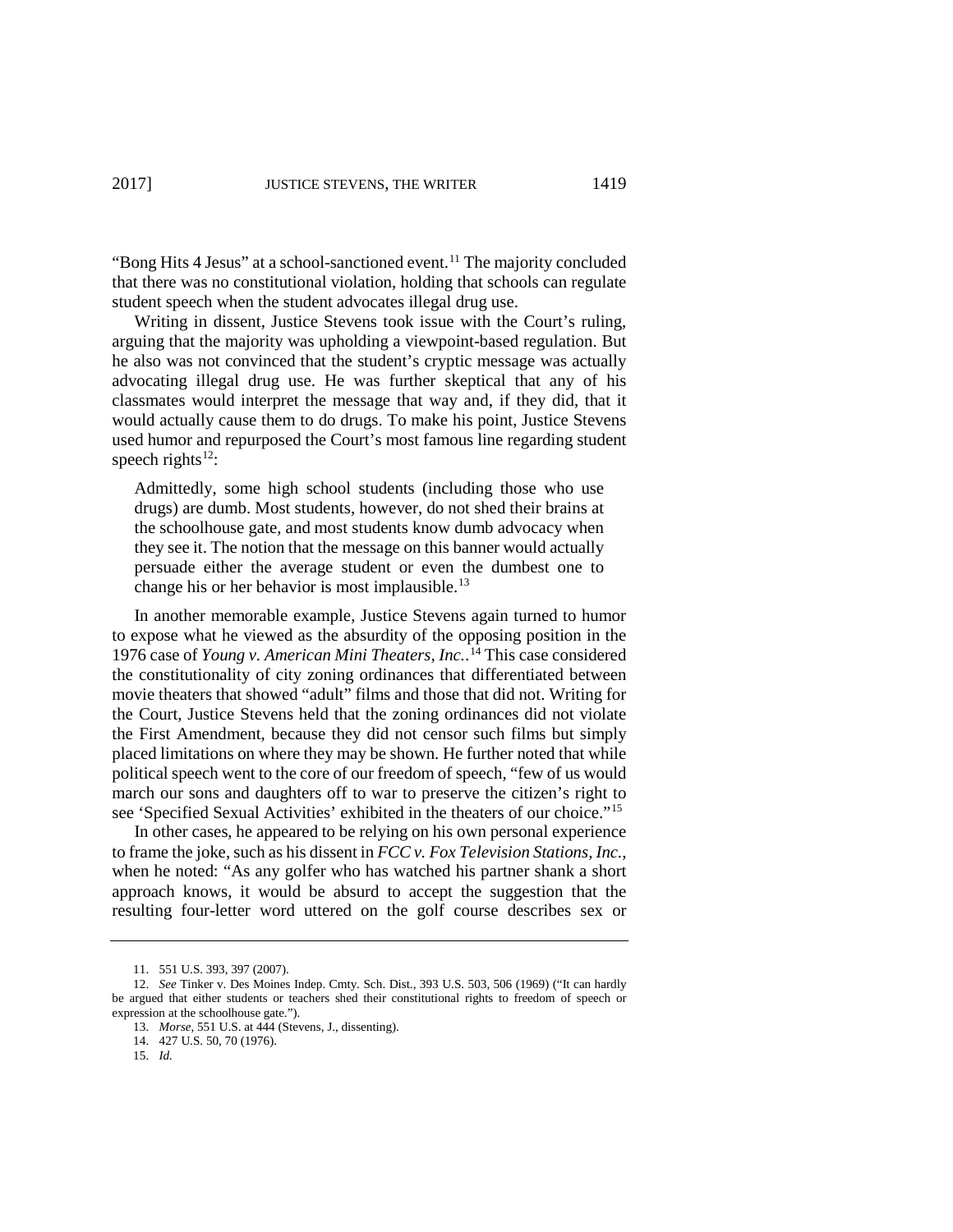excrement and is therefore indecent."[16](#page-3-0) Another time he seemed to be teasing his younger colleagues' driving abilities when it came to viewing a video of a high-speed police chase. Dissenting from the Court's holding that the police officer's use of deadly force during the chase was warranted, he made this observation in a footnote:

I can only conclude that my colleagues were unduly frightened by two or three images on the tape that looked like bursts of lightning or explosions, but were in fact merely the headlights of vehicles zooming by in the opposite lane. Had they learned to drive when most high-speed driving took place on two-lane roads rather than on superhighways—when split-second judgments about the risk of passing a slowpoke in the face of oncoming traffic were routine— they might well have reacted to the videotape more dispassionately.<sup>[17](#page-3-1)</sup>

While he often used humor to strengthen his arguments, Justice Stevens was also not above the occasional well-placed pun for its own sake. In fact, even former President Gerald Ford, who nominated Justice Stevens to the Court in 1975, was an open admirer of the Justice's "charming wit and sense of humor."[18](#page-3-2) In a letter written in 2005, President Ford noted that he particularly enjoyed his dissent to the 1986 Commerce Clause Case of *Maine v. Taylor* involving a state statute limiting the interstate trade in minnows, which Justice Stevens began with the line: "There is something fishy about this case."<sup>19</sup>

## CHARACTERIZATIONS AND IMAGERY

While there are certainly times when a chuckle can be a useful writing tool, Justice Stevens's skill may have been at its most impactful when he used colorful language to bring into focus the core issue at stake. He did this through vivid imagery and spot-on characterizations or analogies that painted an unforgettable picture in his readers' minds.

Take, for example, his concurrence in the 2000 case of *Nixon v. Shrink Mo. Gov't PAC* in which he addressed the question of whether campaign finance regulations can infringe on a free speech right.<sup>[20](#page-3-4)</sup> He explained his

<sup>16.</sup> 556 U.S. 502, 543 (2009) (Stevens, J., dissenting).

<sup>17.</sup> Scott v. Harris, 550 U.S. 372, 390 n.1 (2007) (Stevens, J., dissenting).

<span id="page-3-4"></span><span id="page-3-3"></span><span id="page-3-2"></span><span id="page-3-1"></span><span id="page-3-0"></span><sup>18.</sup> William Michael Treanor, *Introduction: The Jurisprudence of Justice Stevens*, 74 FORDHAM L. REV. 1557, 1559 (2006).

<sup>19.</sup> *Id.*

<sup>20.</sup> 528 U.S. 377 (2000).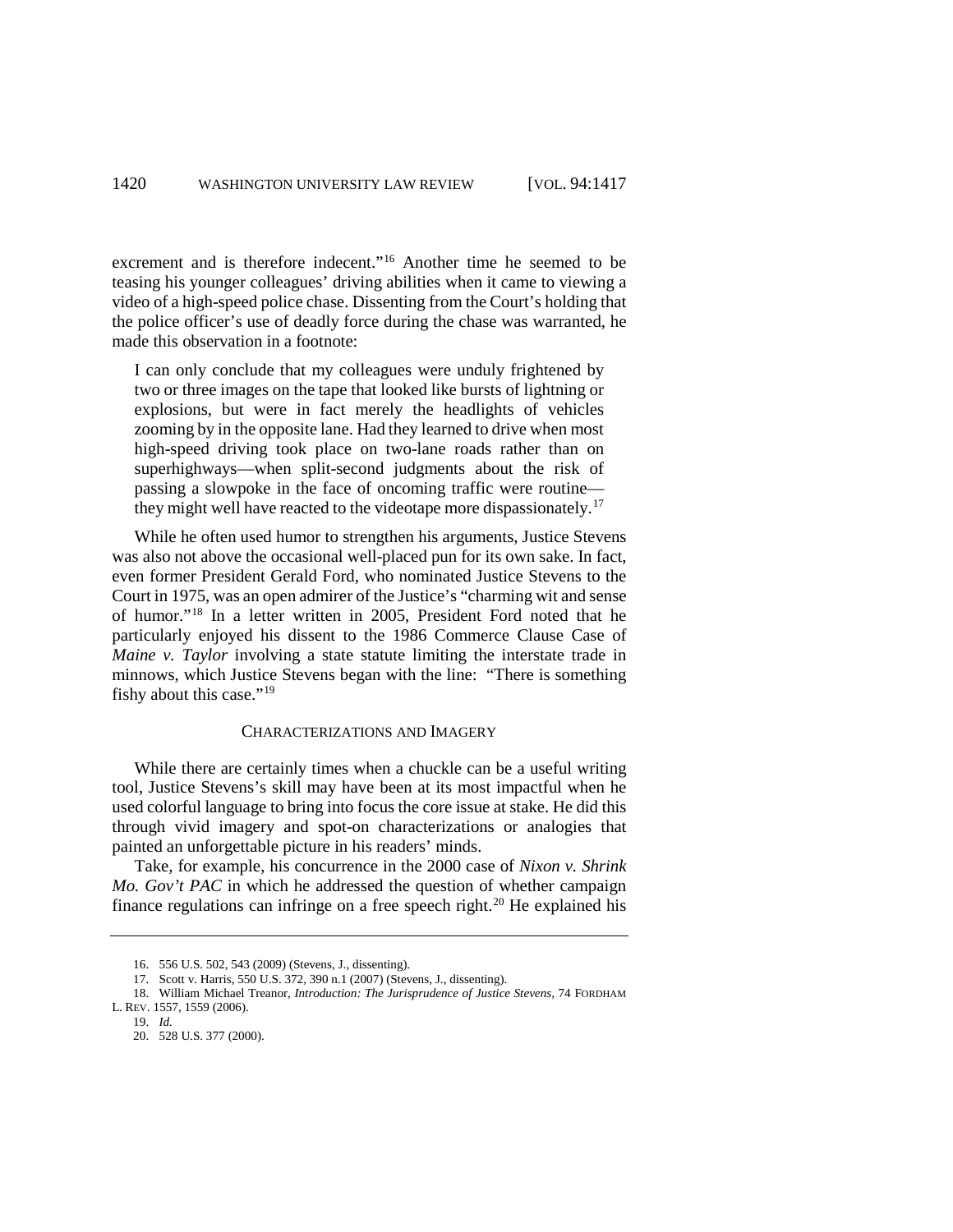view on why such comparisons to campaign spending and speech are incorrect by writing:

Money is property; it is not speech. Speech has the power to inspire volunteers to perform a multitude of tasks on a campaign trail, on a battleground, or even on a football field. Money, meanwhile, has the power to pay hired laborers to perform the same tasks. It does not follow, however, that the First Amendment provides the same measure of protection to the use of money to accomplish such goals as it provides to the use of ideas to achieve the same results. $21$ 

Justice Stevens frequently turned to succinct analogies to drive home his arguments. In *Carey v. Population Services International*, for example, he explained his opposition to a state law prohibiting the sale of contraceptives to minors by noting that banning contraceptives for teenagers to express the state's disapproval of their sexual conduct was like showing "disapproval of motorcycles by forbidding the use of safety helmets."[22](#page-4-1) And in the 1985 case of *California v. Carney*, he dissented from the Court's holding that a motor home was subject to the automobile exception of the search warrant requirement of the Fourth Amendment. The proper analogy of a motor home was not a car, he contended, but "the functional equivalent of a hotel room, a vacation and retirement home, or a hunting and fishing cabin."[23](#page-4-2) In the 1978 case of *FCC v. Pacifica*, he added a twist to an old Justice Sutherland analogy that a nuisance is "like a pig in the parlor instead of the barnyard"[24](#page-4-3) by noting the when the FCC "finds that a pig has entered the parlor, the exercise of its regulatory power does not depend on proof that the pig is obscene."[25](#page-4-4)

Some of his characterizations were particularly quick and sharp. It's hard to argue, for example, with his observation in *Rita v. United States* that "a district judge who gives harsh sentences to Yankees fans and lenient sentences to Red Sox fans would not be acting reasonably even if her procedural rulings were impeccable."[26](#page-4-5) Similarly, it is difficult to disagree with his statement that "[a] law conscripting clerics should not be invalidated because an atheist voted for it."<sup>[27](#page-4-6)</sup> He likewise managed to concisely describe what he thought was wrong with the Court's expansive

<span id="page-4-0"></span><sup>21.</sup> *Id.* at 398 (Stevens, J., concurring).

<span id="page-4-1"></span><sup>22.</sup> 431 U.S. 678, 715 (1977) (Stevens, J., concurring).

<span id="page-4-2"></span><sup>23.</sup> 471 U.S. 386, 407 (1985) (Stevens, J., dissenting).

<span id="page-4-3"></span><sup>24.</sup> Euclid v. Ambler Realty Co*.*, 272 U.S. 365, 388 (1926).

<span id="page-4-4"></span><sup>25.</sup> FCC v. Pacifica Found., 438 U.S. 726, 750–51 (1978).

<span id="page-4-5"></span><sup>26.</sup> 551 U.S. 338, 365 (2007) (Stevens, J., concurring).

<span id="page-4-6"></span><sup>27.</sup> Washington v. Davis, 426 U.S. 229, 253 (1976) (Stevens, J., concurring).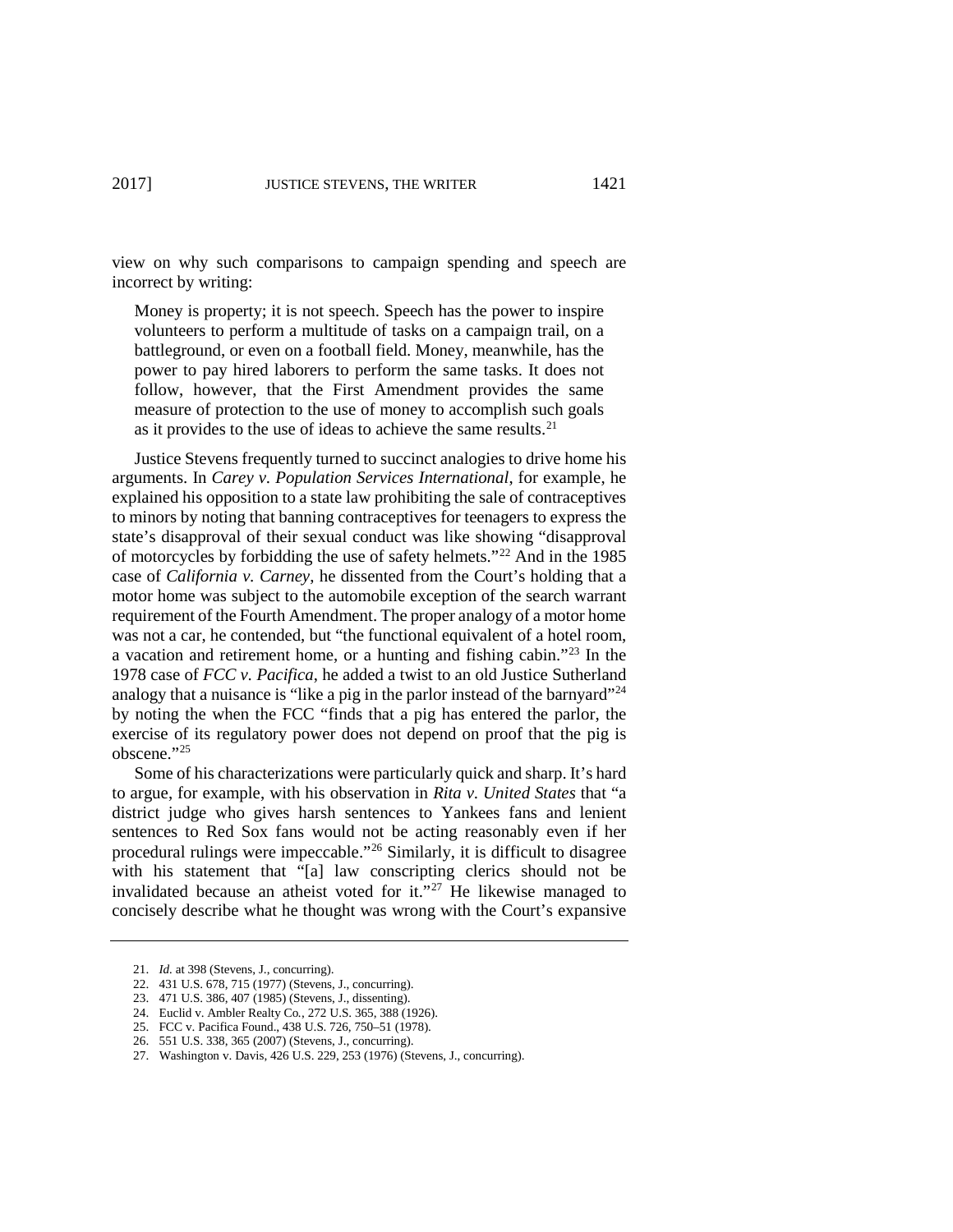view of state sovereignty by stating that "the law would be well served by a prompt rejection of *National League of Cities*' modern embodiment of the spirit of the Articles of Confederation."[28](#page-5-0)

Perhaps one of his most brilliant characterizations arose during the Court's ongoing debate over affirmative action laws. Justice Stevens strongly disagreed with his colleagues' contention that all race-based regulations should be reviewed under strict scrutiny, regardless of whether the laws were designed to burden or benefit racial minorities. This argument, he wrote in the 1995 case of *Adarand Constructors, Inc. v. Pena*, "disregard[s] the difference between a 'No Trespassing' sign and a welcome mat."[29](#page-5-1)

#### EMPATHY

Few aspects of Justice Stevens's writing affected his readers (and reflected his general approach as a jurist) more than his ability to use words as a means to bring marginalized people into the Court's discussion.

Justice Stevens's ability to capture the point of view of racial minorities was particularly noteworthy. For example, in the 2000 case of *Illinois v.*  Wardlow,<sup>[30](#page-5-2)</sup> he dissented from the Court's ruling that the mere fact that someone ran at the sight of a police officer provided reasonable suspicion for the officer to stop the person. Justice Stevens sought to put his readers in the shoes of those whose view of the police might differ from that of his colleagues. "Among some citizens, particularly minorities and those residing in high crime areas," he wrote, "there is also the possibility that the fleeing person is entirely innocent, but, with or without justification, believes that contact with the police can itself be dangerous."[31](#page-5-3)

In the 2007 case of *Parents Involved v. Seattle Schools*, the Court's majority concluded that it was unconstitutional for two public school districts to take race into account as a factor in deciding which school to assign students to attend in an effort to avoid re-segregation of their classrooms.[32](#page-5-4) Justice Stevens responded:

There is a cruel irony in The Chief Justice's reliance on our decision in *Brown* v. *Board of Education*. The first sentence in the concluding paragraph of his opinion states: "Before *Brown,* schoolchildren were

<span id="page-5-2"></span>30. 528 U.S. 119, 126 (2000) (Stevens, J., concurring in part and dissenting in part).

<span id="page-5-0"></span><sup>28.</sup> EEOC v. Wyoming, 460 U.S. 226, 250 (1983) (Stevens, J., concurring).

<span id="page-5-1"></span><sup>29.</sup> 515 U.S. 200, 245 (1995) (Stevens, J., dissenting.).

<span id="page-5-3"></span><sup>31.</sup> *Id.* at 132.

<span id="page-5-4"></span><sup>32.</sup> Parents Involved in Cmty. Sch. v. Seattle Sch. Dist. No. 1, 551 U.S. 701, 709–11 (2007).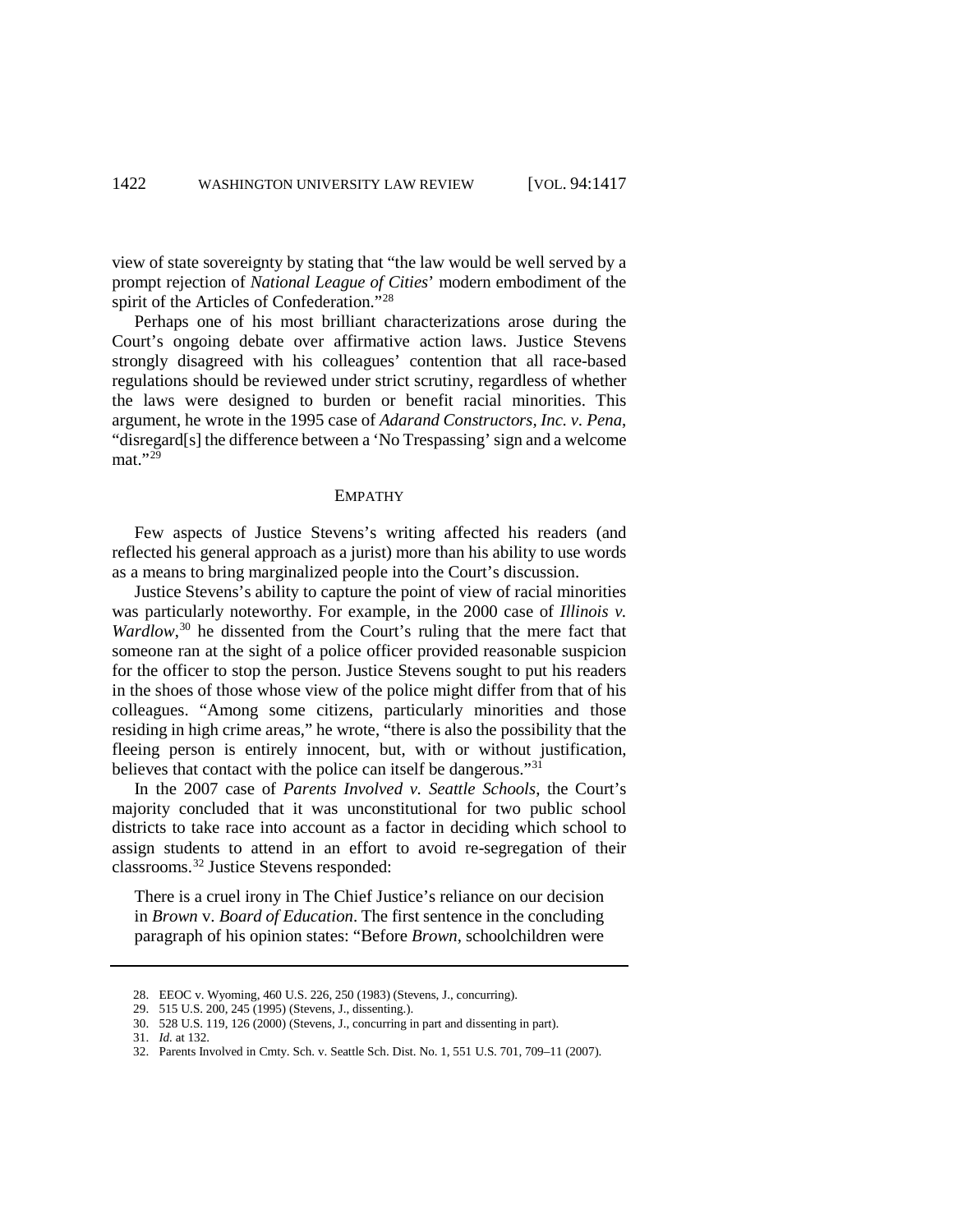told where they could and could not go to school based on the color of their skin." This sentence reminds me of Anatole France's observation: "[T]he majestic equality of the  $a[w]$ , ... forbid[s] rich and poor alike to sleep under the bridges, to beg in the streets, and to steal their bread." The Chief Justice fails to note that it was only black schoolchildren who were so ordered; indeed, the history books do not tell stories of white children struggling to attend black schools. In this and other ways, The Chief Justice rewrites the history of one of this Court's most important decisions.<sup>[33](#page-6-0)</sup>

He even took a final jab at Chief Justice Roberts' opinion in his citation to this paragraph adding: "Compare *ante,* at 746 ('history will be heard'), with *Brewer* v. *Quarterman* (Roberts, C. J., dissenting) ('It is a familiar adage that history is written by the victors.')."[34](#page-6-1)

When it came to including women in judicial opinions, his approach was often as simple as a carefully selected pronoun. In the *Young v. American Mini Theatres, Inc.* case discussed earlier, for example, Justice Stevens—in 1976, mind you—referred to marching "our sons and *daughters* off to war."<sup>35</sup> Indeed, in a Justice Stevens opinion, you are likely to find the sole use of female pronouns when generically describing judges,  $36$  lawyers,  $37$ voters,<sup>[38](#page-6-5)</sup> and corporate chief executives.<sup>[39](#page-6-6)</sup>

Justice Stevens's ability to give voice to groups that are often overlooked was not confined to race or gender. He also spoke up for criminal defendants ("No matter how culpable petitioner Dennison may be, the difference between 11 1/2 months and 5 years of incarceration merits a more principled justification than the luck of the draw."[40\)](#page-6-7); children ("It does not require a

<sup>33.</sup> *Id.* at 798-99 (Stevens, J., dissenting) (citations omitted).

<sup>34.</sup> *Id.* at 799 (citation omitted).

<sup>35.</sup> 427 U.S. 50, 70 (1976) (emphasis added).

<span id="page-6-3"></span><span id="page-6-2"></span><span id="page-6-1"></span><span id="page-6-0"></span><sup>36.</sup> *See, e.g.*, Rita v. United States, 551 U.S. 338, 365 (2007) (Stevens, J., concurring) ("After all, a district judge who gives harsh sentences to Yankees fans and lenient sentences to Red Sox fans would not be acting reasonably even if her procedural rulings were impeccable.").

<span id="page-6-4"></span><sup>37.</sup> *See, e.g.*, Harbison v. Bell, 556 U.S. 180, 188–89 (2009) ("It would require a federal lawyer who obtained relief for her client in § 2254 proceedings to continue to represent him during his state retrial."); Montejo v. Louisiana, 556 U.S. 778, 806 n.2 (2009) (Stevens, J., dissenting) ("A lawyer can provide her client with advice regarding the legal and practical options available to him.").

<span id="page-6-5"></span><sup>38.</sup> *See, e.g.*, Crawford v. Marion Cnty. Election Bd., 553 U.S. 181, 186 (2008) ("A voter who has photo identification but is unable to present that identification on election day may file a provisional ballot that will be counted if she brings her photo identification to the circuit court clerk's office within 10 days.").

<span id="page-6-7"></span><span id="page-6-6"></span><sup>39.</sup> *See, e.g.*, Am. Needle, Inc. v. Nat'l Football League, 560 U.S. 183, 189 (2010) (suggesting a statute could apply to "a single firm's chief executive telling her subordinate how to price their company's product.").

<sup>40.</sup> McMillan v. Pennsylvania, 477 U.S. 79, 104 (1986) (Stevens, J., dissenting).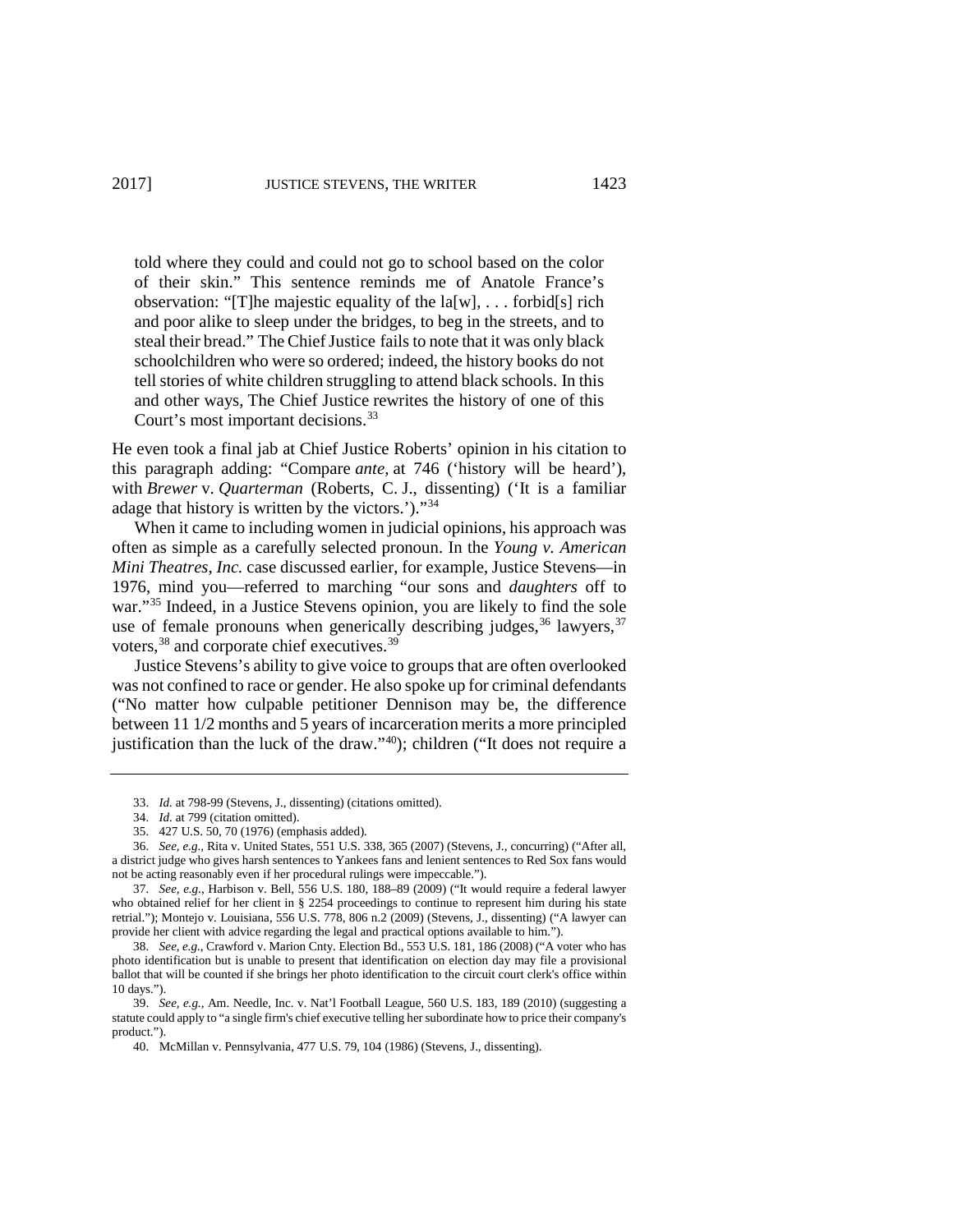constitutional scholar to conclude that a nude search of a 13-year-old child is an invasion of constitutional rights of some magnitude."[41](#page-7-0)); accident victims ("It defies belief—and ascribes to the Members of Congress a perverse, even barbaric, intent—to think that they spent days debating the measure of extraconstitutional compensation they would provide riparian landowners but intended—without a single word of dissent—to condemn the widows, orphans, and injured victims of negligent operation of flood control projects to an irrational exclusion from the protection of the subsequently enacted Tort Claims Act."[42\)](#page-7-1); and prisoners ("Measured by the conditions that prevail in a free society, neither the possessions nor the slight residuum of privacy that a prison inmate can retain in his cell, can have more than the most minimal value. From the standpoint of the prisoner, however, that trivial residuum may mark the difference between slavery and humanity."<sup>43</sup>).

Justice Stevens frequently warned against the dangers of classifying groups of people—a practice, he said, that far too often persisted unchecked. In the 1976 case of *Mathews* v. *Lucas,* involving a statute that burdened some children simply because their parents were never married, he explained: "Habit, rather than analysis, makes it seem acceptable and natural to distinguish between male and female, alien and citizen, legitimate and illegitimate; for too much of our history there was the same inertia in distinguishing between black and white."<sup>[44](#page-7-3)</sup>

He again cautioned of the threat of tradition as a means to perpetuate discriminatory practices in the 2000 case of *Boy Scouts v. Dale*, involving the group's expulsion of a gay scout leader. Dissenting from the Court's decision in favor of the Scouts, Justice Stevens wrote that prejudices against the LGBT community "have caused serious and tangible harm to countless members of the class."<sup>45</sup> This harm, he argued, "can only be aggravated by the creation of a constitutional shield for a policy that is itself the product of a habitual way of thinking about strangers."[46](#page-7-5) Prejudices end, he wrote, through "interaction with real people, rather than mere adherence to traditional ways of thinking."[47](#page-7-6) He concluded his appeal for equality by

<span id="page-7-0"></span><sup>41.</sup> Safford Unified Sch. Dist. No. 1 v. Redding, 557 U.S. 364, 380 (2009) (Stevens, J., concurring) (quoting Doe v. Renfrow, 631 F.2d 91, 92–93 (7th Cir. 1980)).

<sup>42.</sup> United States v. James, 478 U.S. 597, 620 (1986) (Stevens, J., dissenting).

<span id="page-7-5"></span><span id="page-7-4"></span><span id="page-7-3"></span><span id="page-7-2"></span><span id="page-7-1"></span><sup>43.</sup> Hudson v. Palmer, 468 U.S. 517, 542 (1984) (Stevens, J., concurring in part and dissenting in part).

<sup>44.</sup> 427 U.S. 495, 520 (1976) (Stevens, J., dissenting).

<span id="page-7-6"></span><sup>45.</sup> Boy Scouts of Am. v. Dale, 530 U.S. 640, 700 (2000) (Stevens, J., dissenting).

<sup>46.</sup> *Id.*

<sup>47.</sup> *Id.* at 699.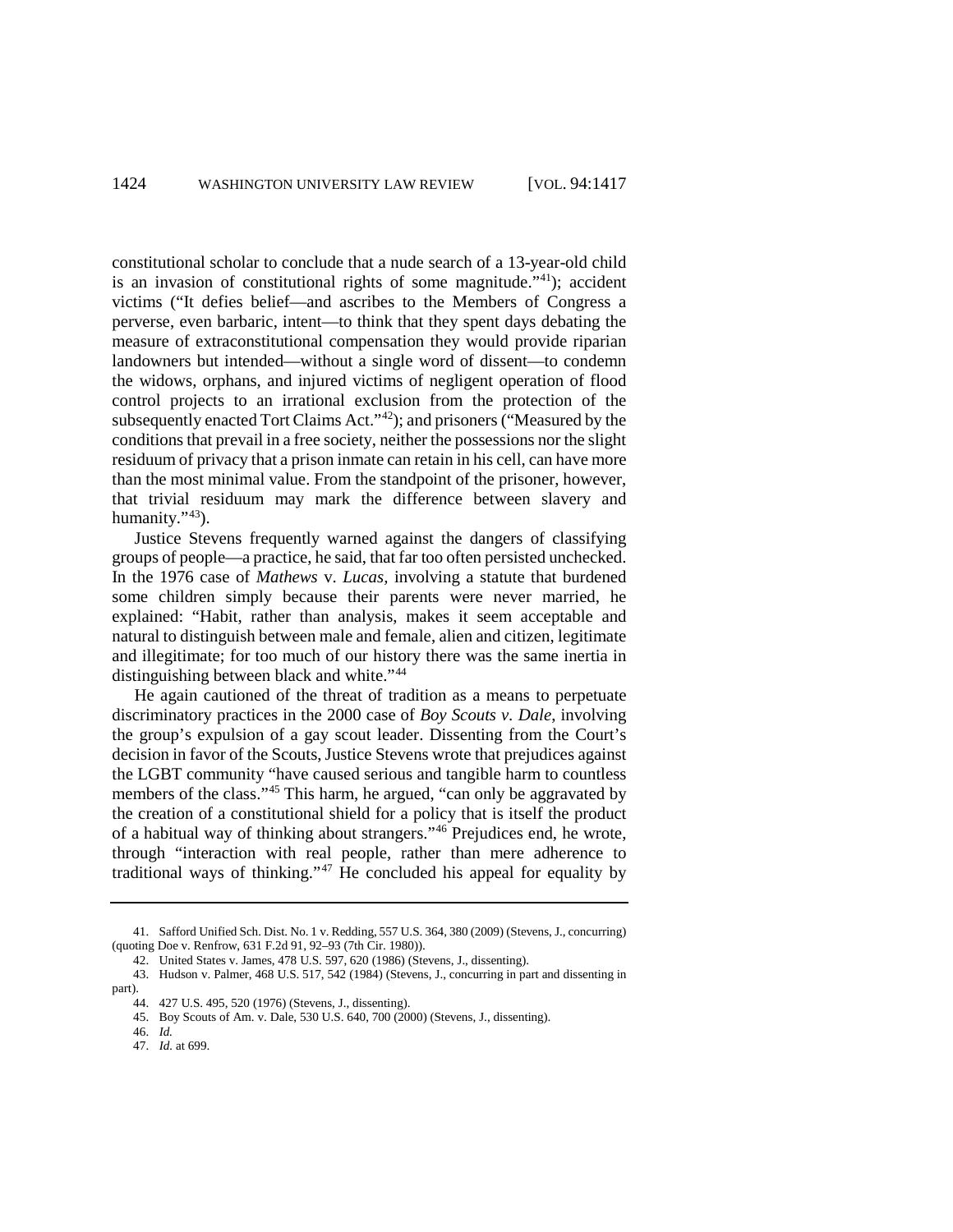powerfully declaring: "If we would guide by the light of reason, we must let our minds be bold."[48](#page-8-0) 

#### **ELOQUENCE**

In the end, however, it is likely not the humor nor the imagery nor the empathy of Justice Stevens's writing that has the most long-lasting impact on his readers. It is his eloquence. In cases where Justice Stevens felt passionately about the issue, he found a way to convey that conviction through words. And the topics that often engendered his most powerful writing were the issues he holds most dear—patriotism and democracy.

One of Justice Stevens's most famous dissents comes from his 1989 opinion in *Texas v. Johnson*, which considered the constitutionality of laws prohibiting the burning of the American flag. While the majority found that such laws violated the First Amendment, Justice Stevens, a World War II veteran and the only former member of the military serving on the Court at the time, disagreed. The American flag, he wrote,

is more than a proud symbol of the courage, the determination, and the gifts of nature that transformed 13 fledgling Colonies into a world power. It is a symbol of freedom, of equal opportunity, of religious tolerance, and of goodwill for other peoples who share our aspirations. The symbol carries its message to dissidents both at home and abroad who may have no interest at all in our national unity or survival<sup>[49](#page-8-1)</sup>

He then concluded his dissent with these words:

The ideas of liberty and equality have been an irresistible force in motivating leaders like Patrick Henry, Susan B. Anthony, and Abraham Lincoln, schoolteachers like Nathan Hale and Booker T. Washington, the Philippine Scouts who fought at Bataan, and the soldiers who scaled the bluff at Omaha Beach. If those ideas are worth fighting for—and our history demonstrates that they are—it cannot be true that the flag that uniquely symbolizes their power is not itself worthy of protection from unnecessary desecration.<sup>[50](#page-8-2)</sup>

Whether his readers agreed or disagreed with his vote in that case, it is hard not to be moved by his description of what the American flag meant to him.

<span id="page-8-0"></span><sup>48.</sup> *Id.* at 700.

<span id="page-8-1"></span><sup>49.</sup> Texas v. Johnson, 491 U.S. 397, 437 (1989) (Stevens, J., dissenting).

<span id="page-8-2"></span><sup>50.</sup> *Id.* at 439.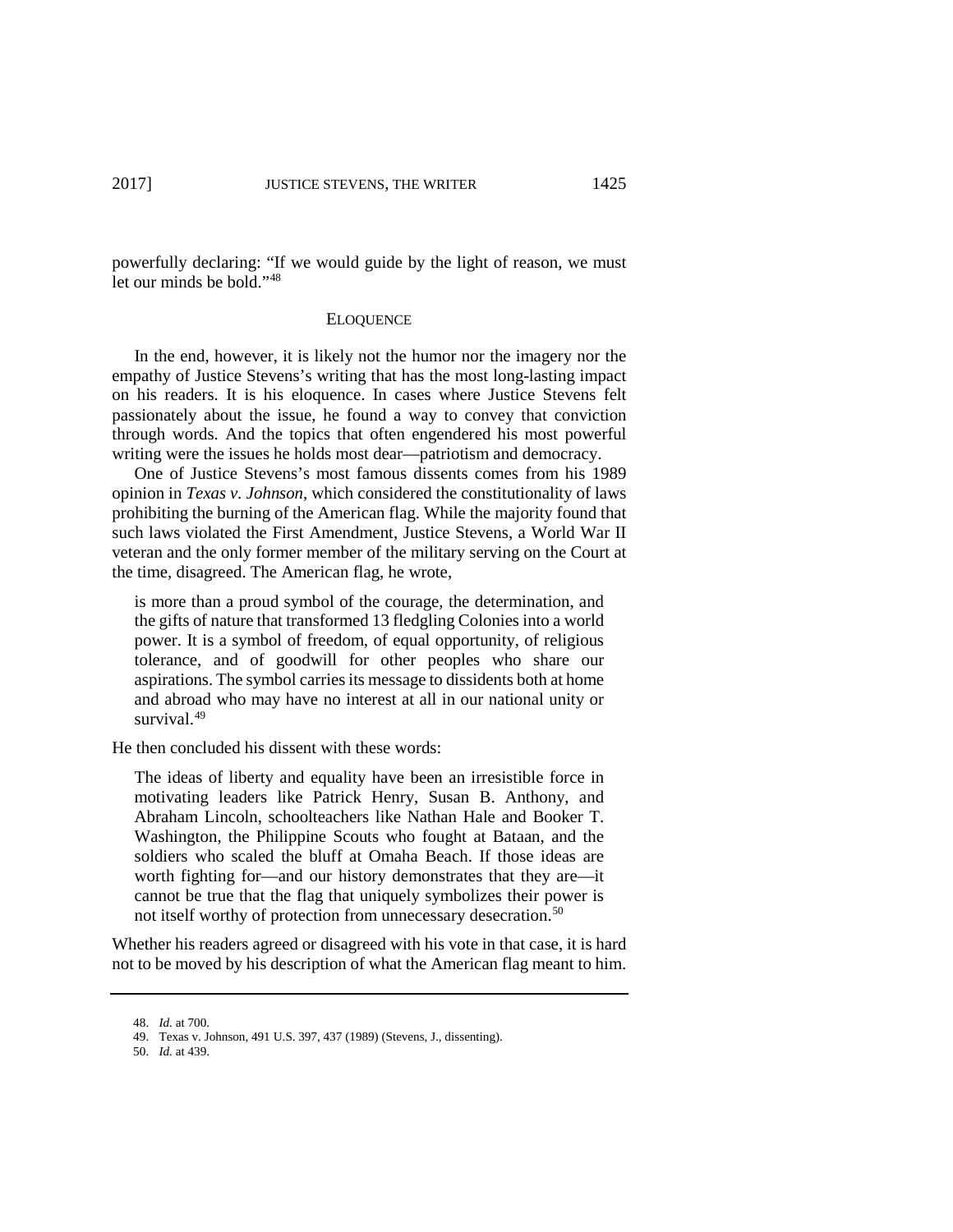More recently, Justice Stevens passionate disagreement with the majority was on display in the 2010 campaign finance case of *Citizens United v. Federal Election Commission*. He disputed the Court's assertion that corporations have First Amendment rights to independently spend unlimited amounts of money in political campaigns. This rule, he stated, would disturb the most basic process of our elections. "A democracy," he explained, "cannot function effectively when its constituent members believe laws are being bought and sold."[51](#page-9-0) In the final lines of his opinion, he returned again to the subject of American democracy and wrote:

At bottom, the court's opinion is thus a rejection of the common sense of the American people, who have recognized a need to prevent corporations from undermining self-government since the founding, and who have fought against the distinctive corrupting potential of corporate electioneering since the days of Theodore Roosevelt. It is a strange time to repudiate that common sense. While American democracy is imperfect, few outside the majority of this court would have thought its flaws included a dearth of corporate money in politics.[52](#page-9-1)

Sometimes Justice Stevens's eloquence arose from the simplicity of his words such as his often quoted statement that "[t]here is only one Equal Protection Clause."[53](#page-9-2) Other times it appeared in a reference to a famous metaphor like his warning that "[w]henever we remove a brick from the wall that was designed to separate religion and government, we increase the risk of religious strife and weaken the foundation of our democracy."[54](#page-9-3) In the *Parents Involved* case discussed earlier, he adopted a nostalgic tenor to express his deep concerns with the damage he felt the majority was doing to the legacy of *Brown v. Board of Education*. He wrote: "It is my firm conviction that no Member of the Court that I joined in 1975 would have agreed with today's decision."[55](#page-9-4)

If, however, there is one piece of Justice Stevens's writing that will be long remembered for its eloquence, it is likely his dissent in *Bush v. Gore*. [56](#page-9-5) This was the case, of course, in which the Supreme Court, by a five-to-four

<span id="page-9-1"></span><span id="page-9-0"></span><sup>51.</sup> Citizens United v. Fed. Election Comm'n, 558 U.S. 310, 453 (2010) (Stevens, J., concurring in part and dissenting in part).

<sup>52.</sup> *Id.* at 479.

<sup>53.</sup> Craig v. Boren, 429 U.S. 190, 211 (1976) (Stevens, J., concurring).

<sup>54.</sup> Zelman v. Simmons-Harris, 536 U.S. 639, 686 (2002) (Stevens, J., dissenting).

<span id="page-9-5"></span><span id="page-9-4"></span><span id="page-9-3"></span><span id="page-9-2"></span><sup>55.</sup> Parents Involved in Cmty. Sch. v. Seattle Sch. Dist. No. 1, 551 U.S. 701, 803 (2007) (Stevens, J., dissenting).

<sup>56.</sup> 531 U.S. 98, 123 (2000) (Stevens, J., dissenting).